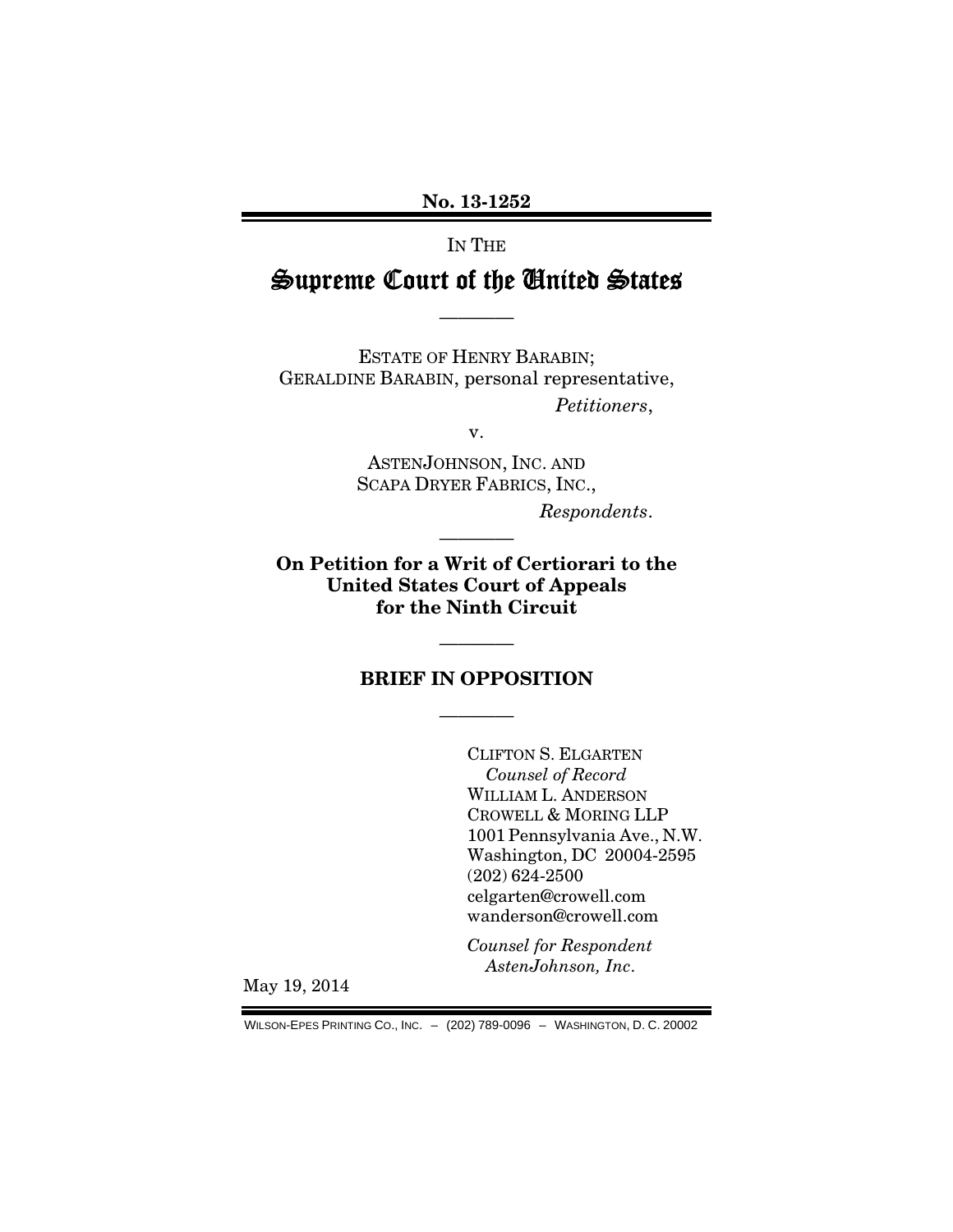## CORPORATE DISCLOSURE STATEMENT

Respondent AstenJohnson, Inc. hereby certifies that its stock is not publicly traded and that no publicly traded corporation owns more than 10% of its stock. Respondent's parent company is AstenJohnson Holdings, Ltd.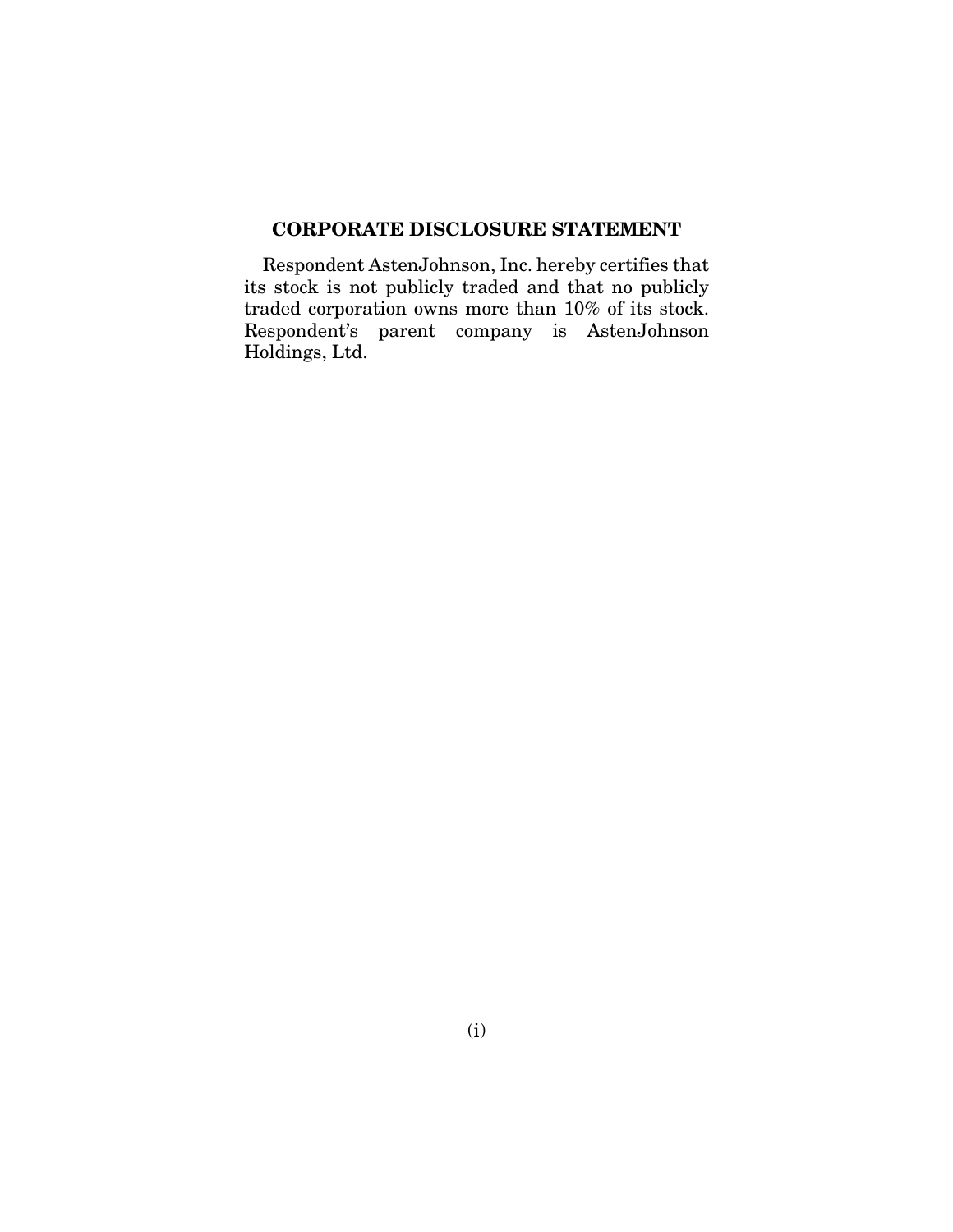## TABLE OF CONTENTS

|                                                                                | Page         |
|--------------------------------------------------------------------------------|--------------|
| CORPORATE DISCLOSURE STATEMENT                                                 | $\mathbf{i}$ |
|                                                                                | iv           |
|                                                                                |              |
| REASONS FOR DENYING THE WRIT                                                   | 4            |
| THE NINTH CIRCUIT'S REMAND<br>RULING RAISES NO ISSUES<br>WARRANTING CERTIORARI | 4            |
|                                                                                | 12           |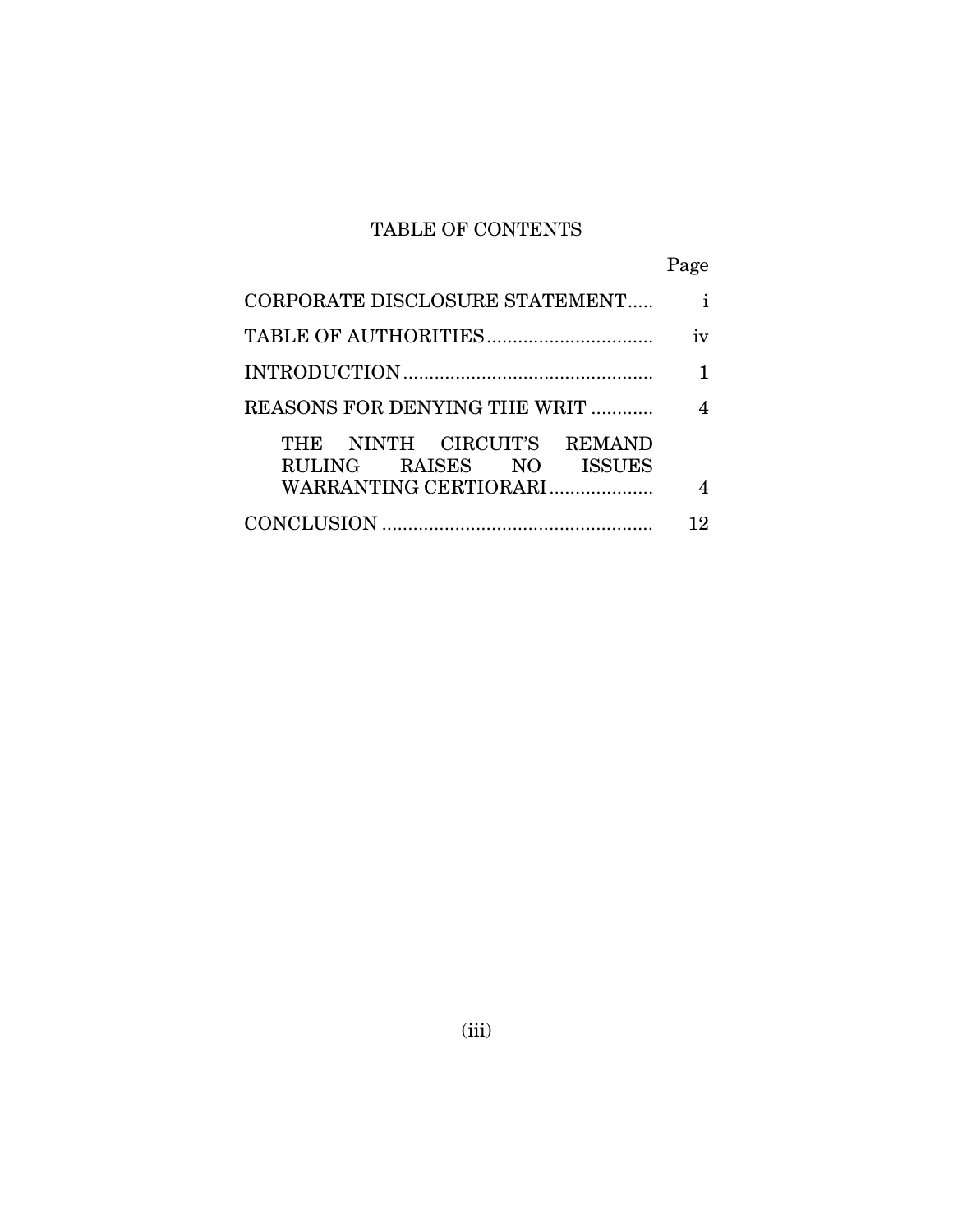## iv TABLE OF AUTHORITIES

 $\begin{tabular}{cc} \textbf{CASES} & \textbf{Page(s)}\\ \end{tabular}$ 

| Cutter v. Wilkinson,                                    |
|---------------------------------------------------------|
| Daubert v. Merrell Dow<br><i>Pharmaceuticals, Inc.,</i> |
| Deputy v. Lehman Brothers, Inc.,<br>11                  |
| Sprint/United Management Co. v.<br>Mendelsohn,          |
| Weisgram v. Marley Co.,                                 |
| STATUTES                                                |
| 9                                                       |
| 2, 4                                                    |

## RULES

|--|--|--|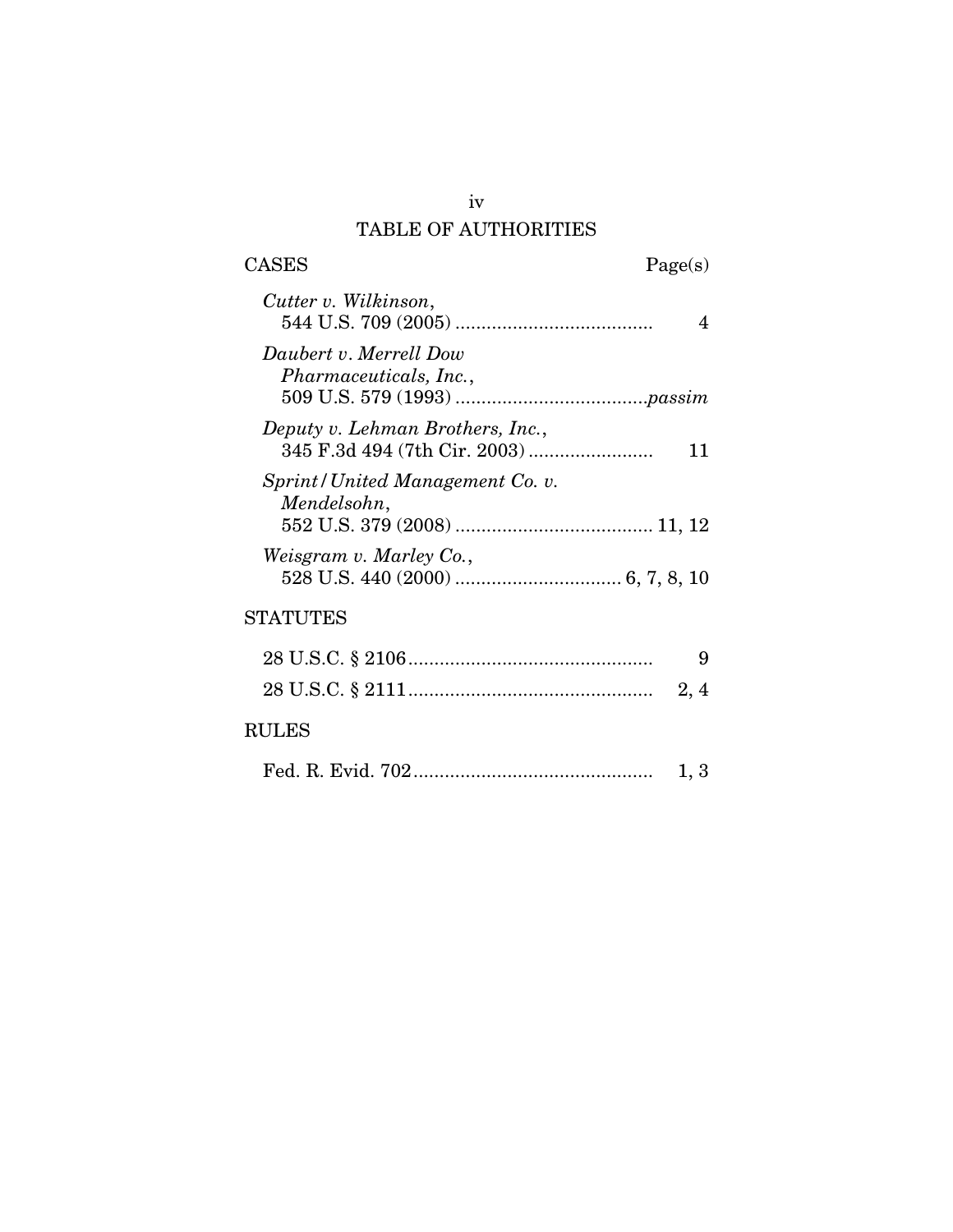#### IN THE

## Supreme Court of the United States

No. 13-1252

————

————

ESTATE OF HENRY BARABIN; GERALDINE BARABIN, personal representative,

*Petitioners*,

v.

ASTENJOHNSON, INC. AND SCAPA DRYER FABRICS, INC.,

*Respondents*.

On Petition for a Writ of Certiorari to the United States Court of Appeals for the Ninth Circuit

————

#### BRIEF IN OPPOSITION

————

Respondent AstenJohnson, Inc. respectfully submits this Brief in Opposition to the Petition for Certiorari filed on April 15, 2014 by Petitioners the Estate of Henry Barabin and Geraldine Barabin.

#### INTRODUCTION

All members of the Ninth Circuit *en banc* panel agreed that it was necessary to vacate the district court's judgment because the district judge had failed to analyze Petitioners' expert testimony as required by *Daubert v*. *Merrell Dow Pharmaceuticals, Inc.*, 509 U.S. 579 (1993) and Federal Rule of Evidence 702.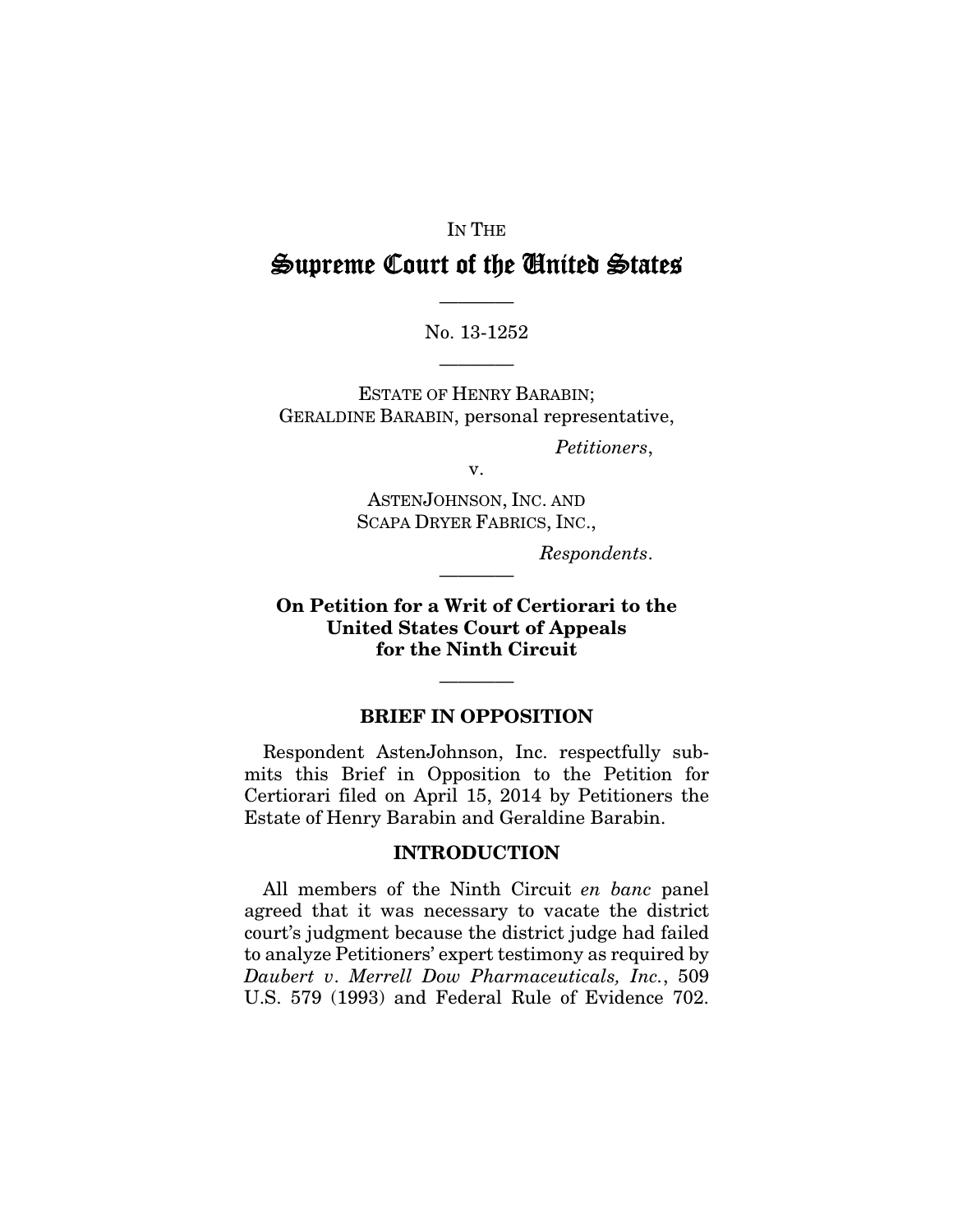Pet. App. 20a. As the Ninth Circuit *en banc* panel majority characterized it, the district court had declined to perform its gatekeeper role of ensuring the reliability of expert testimony by erroneously "delegating that role to the jury." *Id*. at 13a. Petitioners do not challenge the *en banc* panel's determinations that a *Daubert* challenge was raised, a *Daubert* analysis was required, and a *Daubert* analysis was not conducted.

The *en banc* panel also unanimously agreed that the existing record was "too sparse" to allow a court to determine whether the expert testimony in question would survive a *Daubert* challenge, if one had been conducted. *Id.* at 19a, 21a. Petitioners do not challenge that determination either. Because the *Daubert* issues could not be resolved on the existing record, the *en banc* majority followed longstanding Circuit precedent and remanded for a new trial. *Id.* at 20a.

Instead of a new trial, Petitioners would have the *en banc* panel direct the district court to try to salvage the verdict and avoid a new trial by determining, postappeal, whether some or all of the expert testimony could have met *Daubert* standards. Pet. 11; *see also*  Pet. App. 19a. The hearing that Petitioners contemplate would presumably produce one of two results: the district court might confirm that the expert testimony was inadmissible, resulting in judgment for the defendants. Or, as Petitioners hope, the district court could vindicate its own prior ruling, and the jury verdict, by ruling *nunc pro tunc* that their expert evidence could have met *Daubert* standards, with the verdict then reinstated. Petitioners argue that such a post-remand *Daubert* procedure, in lieu of a new trial, is somehow mandated by the federal harmless error statute, 28 U.S.C. § 2111. Pet. 10-11.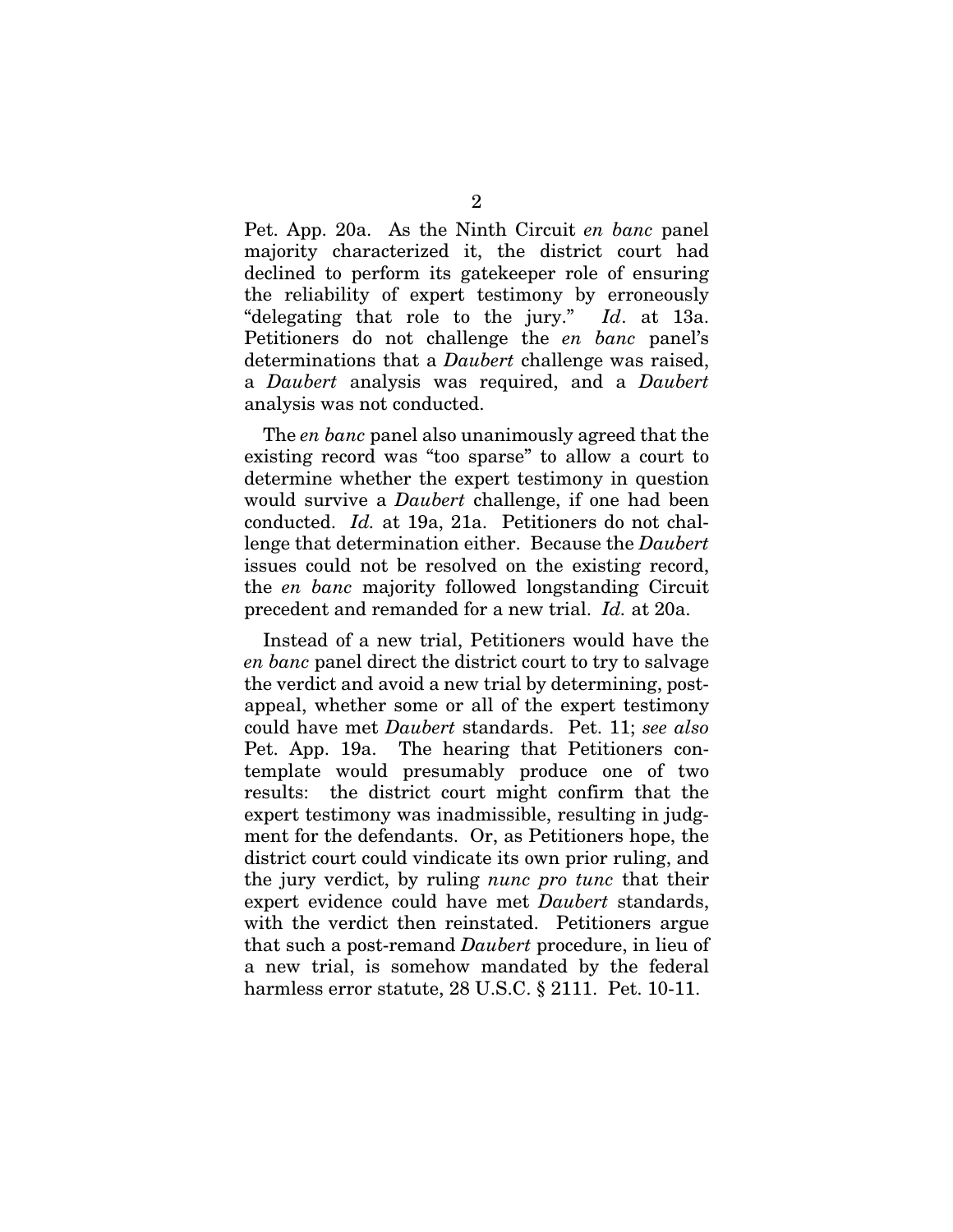Petitioners' argument raises no issue appropriate for certiorari.

First, the remand issue decided by the Ninth Circuit rarely arises, and is unlikely to recur. Judging from the lack of case law cited by Petitioners, cases like this one, in which a district court wholly abdicates its *Daubert* duties, are unusual. It is, of course, rarer still for the district court both to fail to conduct any *Daubert* analysis *and* for the record generated by the parties to be "too sparse" to perform a *Daubert* analysis post-hoc. As a result, the issue presented is unlikely to arise and has little practical significance.

Second, Petitioners ultimately offer no precedential support for the type of post-hoc, post-appeal procedure they advocate.

Third, this is the type of issue on which the Circuit Courts of Appeals are well-positioned to develop precedents suitable to their Circuits.

Finally, Petitioners' argument that their statutory rights have been impaired is without merit: The jury verdict plainly rested on expert scientific exposure and causation testimony not shown to have been reliable under Federal Rule of Evidence 702. Thus, the error affected the "substantial rights" of the parties, requiring that the verdict be vacated. Petitioners' argument here addresses only remand procedures, with the Ninth Circuit adopting a perfectly rational approach of ordering a new trial, rather than putting the trial court in a position of reopening the post-trial record and attempting to judge these expert issues post-hoc, long after the fact, based on post-appeal, post-verdict evidence and argument.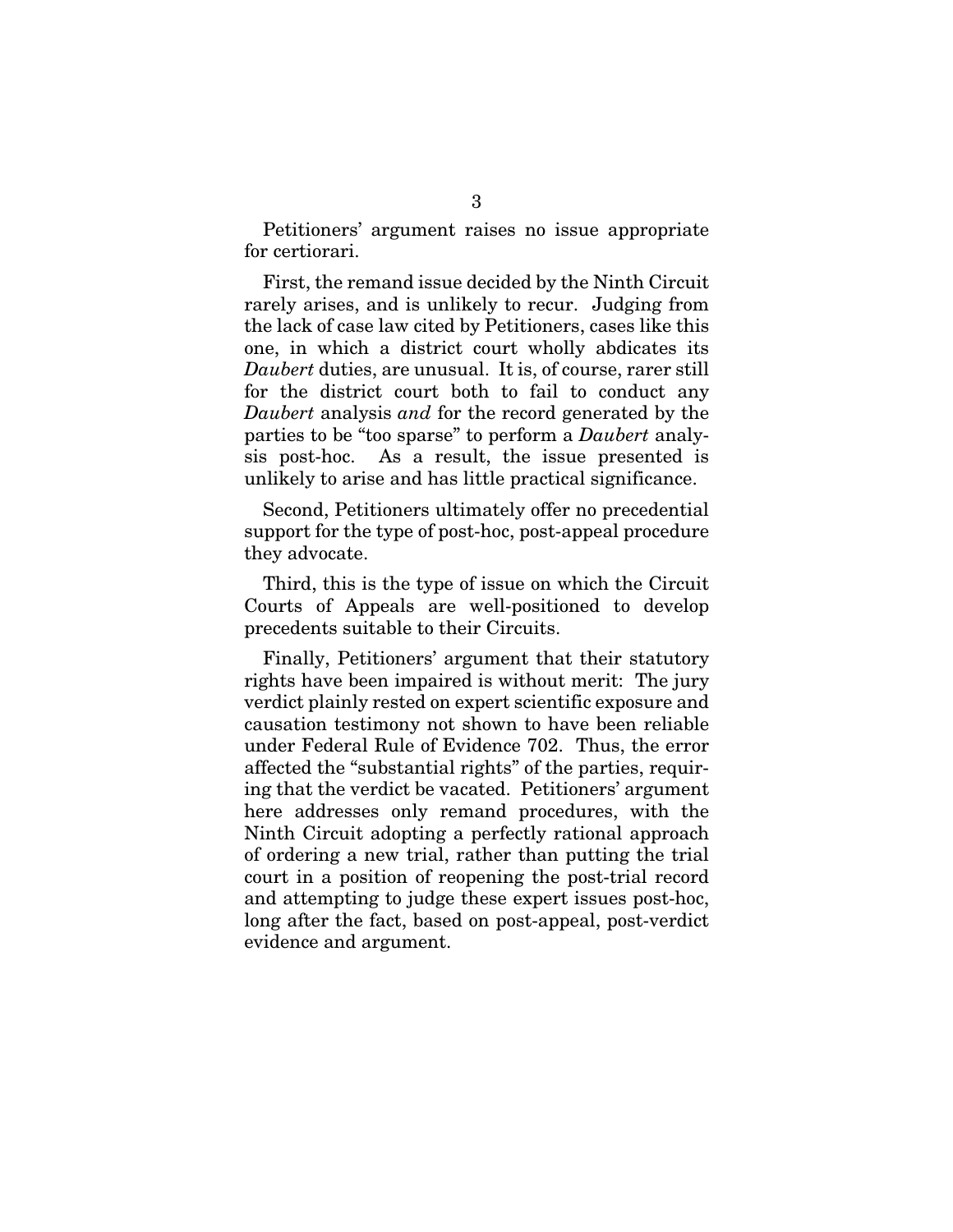#### REASONS FOR DENYING THE WRIT

### THE NINTH CIRCUIT'S REMAND RULING RAISES NO ISSUES WARRANTING CERTIORARI

1. Petitioners base their question presented (Pet. i), their Statement of the Case (Pet. 3-4), and much of their substantive argument (Pet. 10, 14-15, 16-17) on a federal statute, 28 U.S.C. § 2111, which they say "cannot be squared" with the decision below (Pet. 10). That statute was mentioned in passing in Petitioners' *en banc* petition but it was not briefed or argued by Petitioners to the original panel. It was not mentioned in the original panel decision; it was not mentioned by the majority *en banc*, nor by the dissenters. This Court generally does not review issues not addressed by the court of appeals. *See generally*, *Cutter v. Wilkinson*, 544 U.S. 709, 718 n.7 (2005) (declining to reach defenses not addressed by the court of appeals).

2. Petitioners argue that the Ninth Circuit created an "automatic-reversal rule," Pet. 5, that ignores the harmless error standard of 28 U.S.C. § 2111, requiring courts to disregard errors that do not "affect the substantial rights of the parties." Petitioners' characterization is misguided. There was no "reversal"; the Court of Appeals merely vacated and remanded for a new trial; the Court of Appeals found the record too sparse to reverse. And the remand order was not "automatic." To the contrary, the Ninth Circuit conducted a harmless error review and then a review of the record to determine whether the evidence in the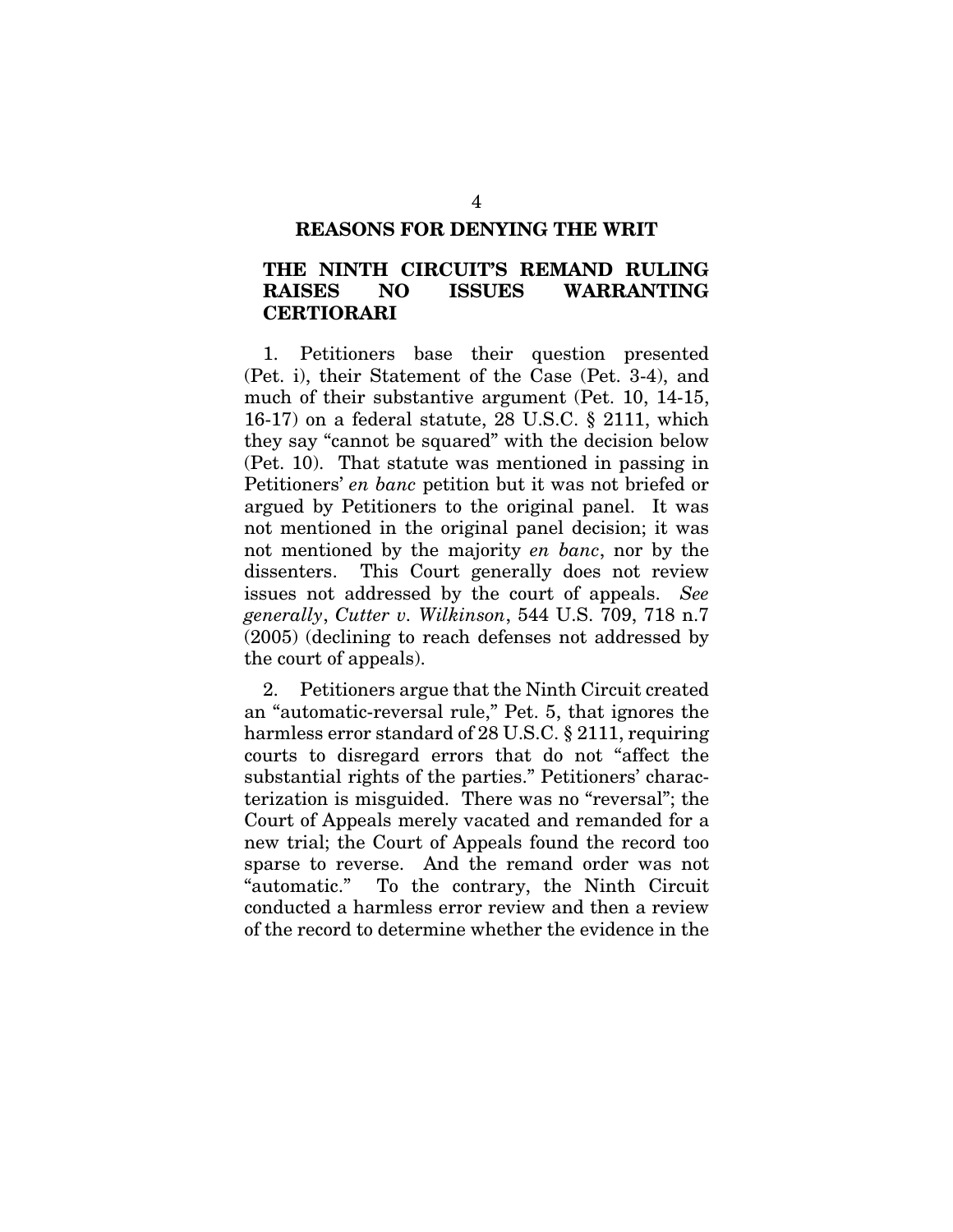record was sufficient to resolve the *Daubert* issue. Pet. App. 14a-17a.1

The Ninth Circuit was explicit that *if* the admission of the expert testimony in question had been harmless error, the verdict would have been sustained. *Id.* at 19a. Here, however, the admission of Petitioners' expert testimony was *not* harmless. The Ninth Circuit so determined. *Id.* at 14a and n.5. Indeed, Petitioners themselves repeatedly admitted as much, explaining that without the questioned expert testimony, the result would be "game over" and "a judgment in favor of the defendants." *Id*. at 14a. This case was founded on the Petitioners' experts' attempt to construct an asbestos-causation case on the theory that "every asbestos fiber is causative," with questionable use of simulation studies and without performing any assessment of the dose. *See id.* at 20a. The district court failed to review the reliability of that expert testimony as required under *Daubert. See id*.The expert testimony, erroneously admitted, was "critical" to Petitioners' case and "severely prejudiced [Respondents] because the Barabins' claim depended wholly upon the erroneously admitted evidence." *Id*. at 15a. Therefore, "the error was not harmless." *Id*.; *see also id.* at 20a ("error was prejudicial because the erroneously admitted evidence was essential to the Barabins' case.").

In sum, the *en banc* panel applied a harmless error standard and determined that the judgment had to be vacated. Petitioners' complaint is about the directions

<sup>&</sup>lt;sup>1</sup> In an attempt to minimize it, Petitioners repeatedly misstate the trial court's error. The district court did not merely "fail to make particularized findings," but rather failed to undertake the necessary review in the first place.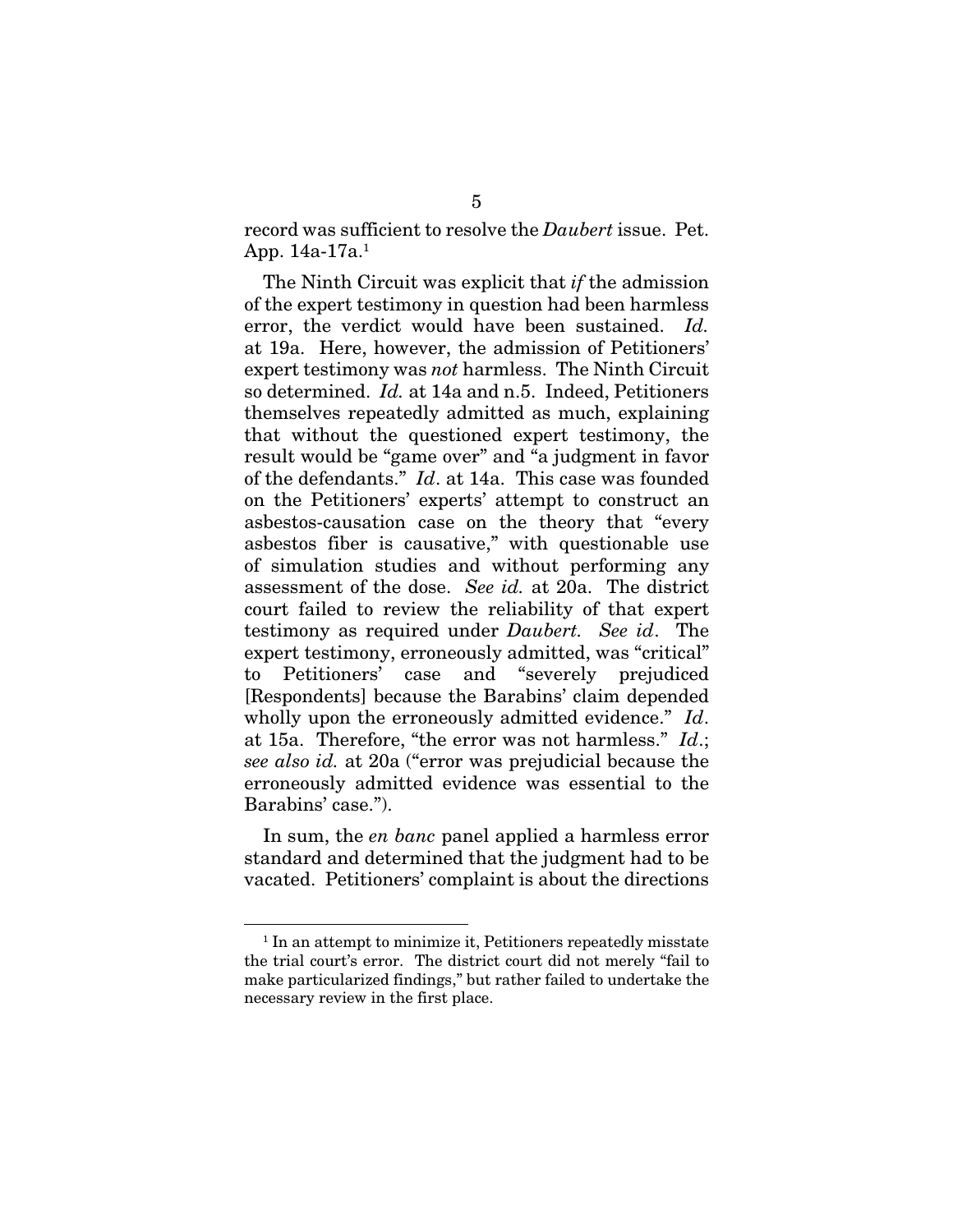on remand. Petitioners argue that the Court of Appeals was required to remand with directions to the district court to reopen the *Daubert* inquiry and then reinstate the verdict if the testimony was found admissible. Petitioners leave it unclear whether they believe they should be allowed on this proposed remand to supplement the evidentiary record, which the Court of Appeals determined to be "too sparse," as it presently exists, to determine whether the expert testimony could meet *Daubert* standards.

The *en banc* panel majority declined to endorse any such procedure. *Id.* at 19a-20a. Based on the *existing*  record and its determination that the error was not harmless, it ordered a new trial. *Id.* at 20a. In connection with that new trial, the district court will, of course, be required to conduct a proper *Daubert* inquiry based on the expert testimony tendered for that trial.

3. Petitioners cite no direct precedent from any Circuit for reopening the record on the reliability of erroneously admitted expert testimony, after trial and after appeal. This Court's *Daubert*-related cases certainly do not support the proposition that this type of post-appeal, post-hoc determination is even available, let alone that it is required.

In *Weisgram v. Marley Co.*, 528 U.S. 440, 443-47 (2000), this Court explained the consequences of improperly admitting expert testimony. On the one hand, the appellate court may remand to the district court to determine, on the existing record, whether a new trial is required, or whether judgment should be entered for defendant. 528 U.S. at 441. Nothing in *Weisgram* supports Petitioners' notion that if the existing record is "too sparse" for a *Daubert* determination, the proper procedure (even assuming it is an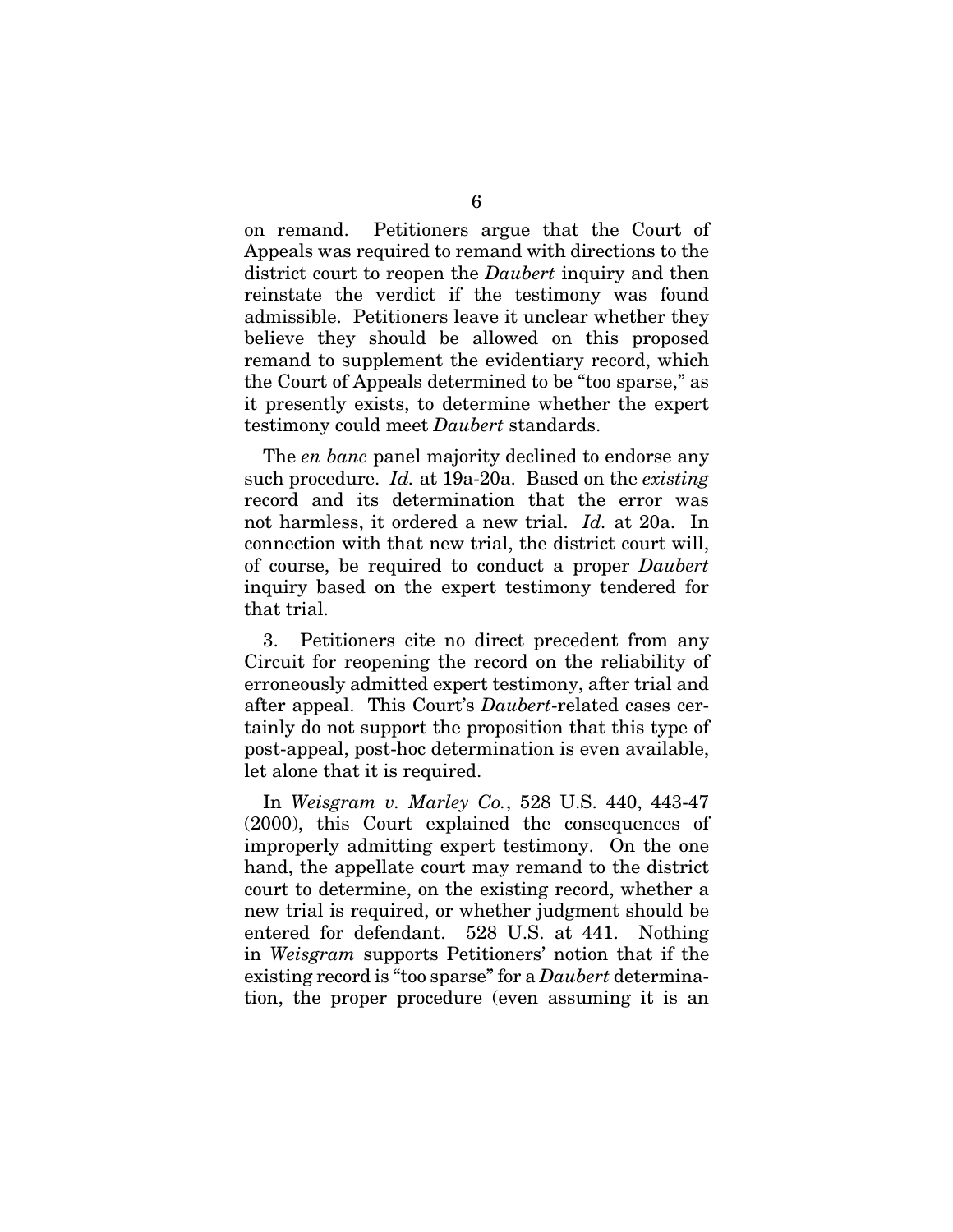*available* procedure) is to direct the district court to determine post-trial, post-appeal – indeed, long after the trial of the case – whether the improperly admitted expert testimony could have met *Daubert* standards.

*Weisgram* went on to hold that rather than remand, the appellate court may itself determine whether the expert testimony was reliable, and if not, whether the verdict was sustainable without it. *Id.* at 457. So long as the plaintiff sponsoring the evidence had the chance to present evidence in support of the questioned expert testimony, judgment may be entered against the plaintiff if the evidence in the record cannot sustain the verdict. *Id.* at 455-56. There is no right to a second bite at the apple to sustain the verdict.

Indeed, citing *Weisgram*, Respondents *in this case*  asserted that it was clear that Petitioners' expert testimony was not reliable, that it should have been excluded, and that without it, Petitioners' verdict could not be sustained, – thus warranting reversal, and entry of judgment for defendants, not merely a new trial.<sup>2</sup> See Pet. App. 19a. By modifying its precedent to the extent it had required a remand in every instance, the Ninth Circuit *en banc* panel ensured that its practice was in accord with *Weisgram*.

The *en banc* panel here nevertheless declined to enter judgment for Respondents under *Weisgram*, and held that a new trial was proper because the record as it existed was simply "too sparse" to determine the reliability under *Daubert* of the expert testimony in question. *Id.* Since the record was too sparse to allow

<sup>2</sup> Indeed, in light of *Weisgram*, the remand for a new trial in this case is exceedingly generous to Petitioners. Only the sparseness of the record here kept the appellate court from entering judgment against Petitioners on the existing record.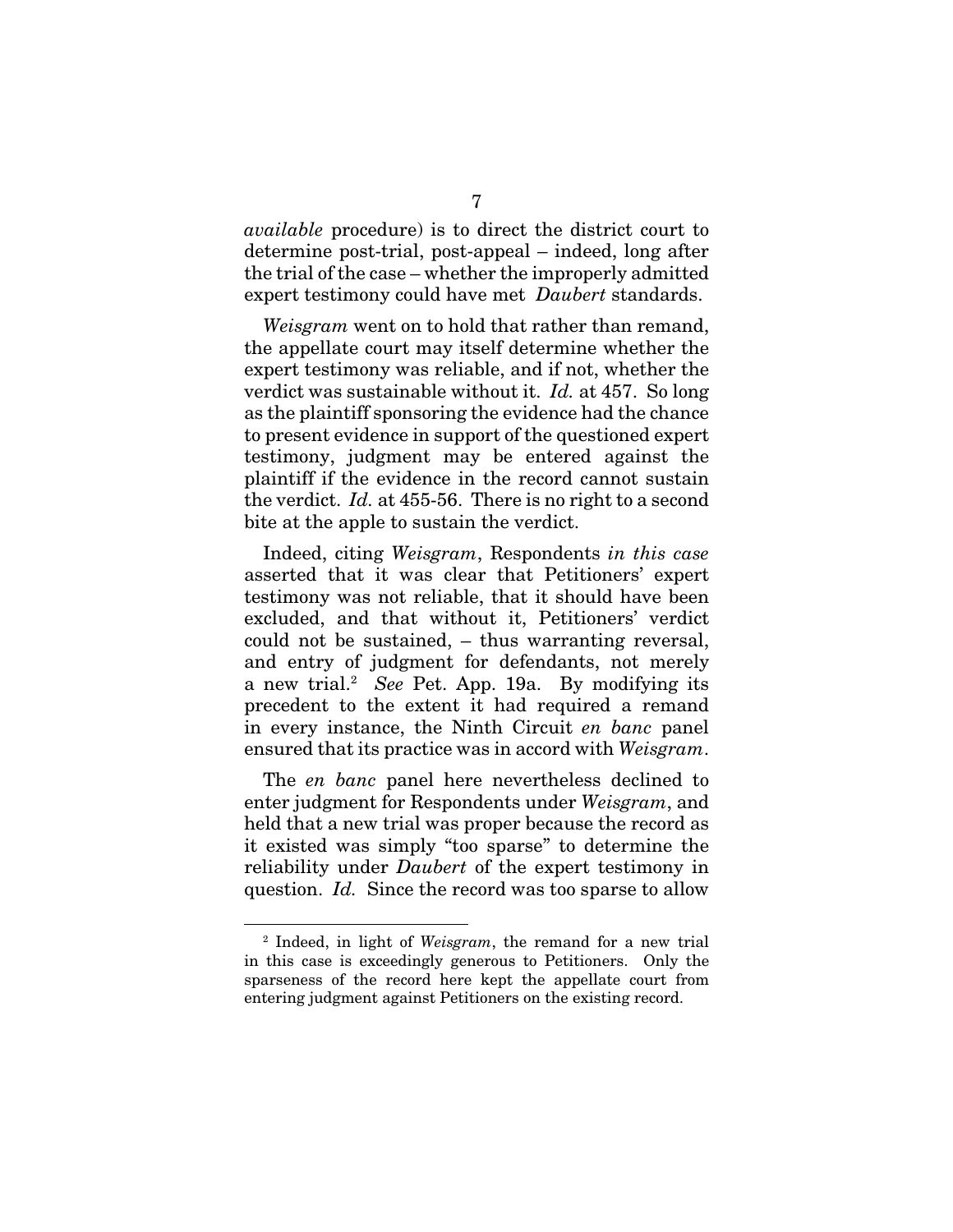judgment to be entered, the Ninth Circuit remanded for a new trial. *Id.* at 20a. That was perfectly appropriate under *Weisgram*. Nothing in this Court's *Daubert* precedent suggests the required course following a district court's failure to make a required *Daubert* determination is to allow the district court to reopen the record and attempt to make such a determination post-verdict and post-appeal.

4. The Ninth Circuit *en banc* panel surveyed its *own* precedent on related evidentiary issues and simply found no support for a post-trial, post-appeal remand of the kind Petitioners proposed. Pet. App. 19a-20a.

Petitioners assert that the reason the Ninth Circuit declined to direct the district judge to engage in a posthoc *Daubert* determination was its view that a district court that had already decided to delegate the issue to the jury could not be trusted to judge the issue after the jury had reached a determination. Pet. 5. But the Ninth Circuit *en banc* panel itself did not offer that rationale for its decision. If it had, it would have been perfectly reasonable. It is difficult to envision that the same district judge, who earlier declared that the parties should be allowed to try their case to the jury, and that he or she would leave issues concerning the reliability of the expert testimony to the jury, could be asked to convene a post-appeal hearing, long after the fact. The temptation for the district court to vindicate its initial determination and the jury's determination, by holding the expert testimony reliable, *nunc pro tunc*, would assuredly be great.3 In any event, this is

<sup>3</sup> Petitioners suggest that the Court of Appeals could re-assign the *Daubert* determination to a different district judge. Pet. 17. But Petitioners' reassignment proposal only highlights why this case is a poor certiorari candidate. Reassignment is a matter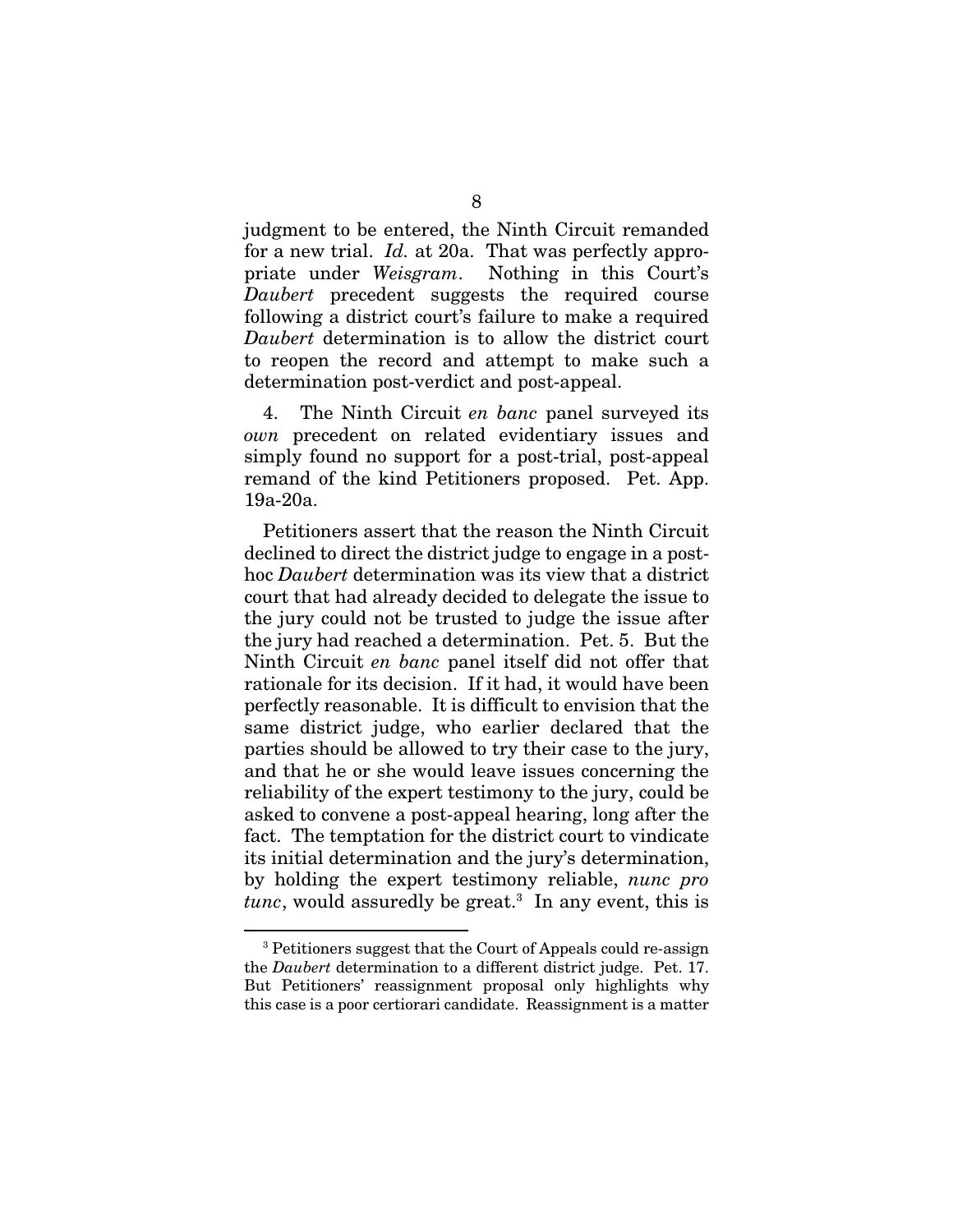a matter – whether and on what terms to remand – on which the Courts of Appeals are uniquely situated to make reasoned judgments, as did the Ninth Circuit here.<sup>4</sup>

5. Petitioners' proposed remand rule would create all the wrong incentives. The Federal Rules of Evidence and this Court's cases require a district court to act as a "gatekeeper" with respect to expert testimony. But Petitioners' approach would allow a district court which, as here, opts for the pre-*Daubert*, "old school" approach (leave it up to "each party to try its case to the jury," Pet. App. 13a, and delegate the responsibility to determine the reliability of the expert testimony to the jury), to do so. On Petitioners' theory, if the district court deemed it expedient, the district court could decline the gatekeeper role, send the case to the jury, and deal with *Daubert* post-trial, if necessary. If the jury ruled for the plaintiff, the *Daubert* hearing and analysis could be conducted after

squarely within the Circuit Court's supervisory power on which the Circuit Courts properly enjoy wide discretion – as is the precise question here. In any event, reassignment carries with it any number of additional impracticalities. A new judge assigned to the matter would, of course, have to approach the issue afresh. Moreover, if the evidence failed the new *Daubert* test, perhaps only in part, that newly-assigned judge would have to make a harmless error determination, without the benefit of having tried the case.

<sup>4</sup> Courts of Appeals have broad discretion in addressing remand: 28 U.S.C.A. § 2106 provides that "[t]he Supreme Court or any other court of appellate jurisdiction may affirm, modify, vacate, set aside or reverse any judgment, decree, or order of a court lawfully brought before it for review, and may remand the cause and direct the entry of such appropriate judgment, decree, or order, or require such further proceedings to be had as may be just under the circumstances."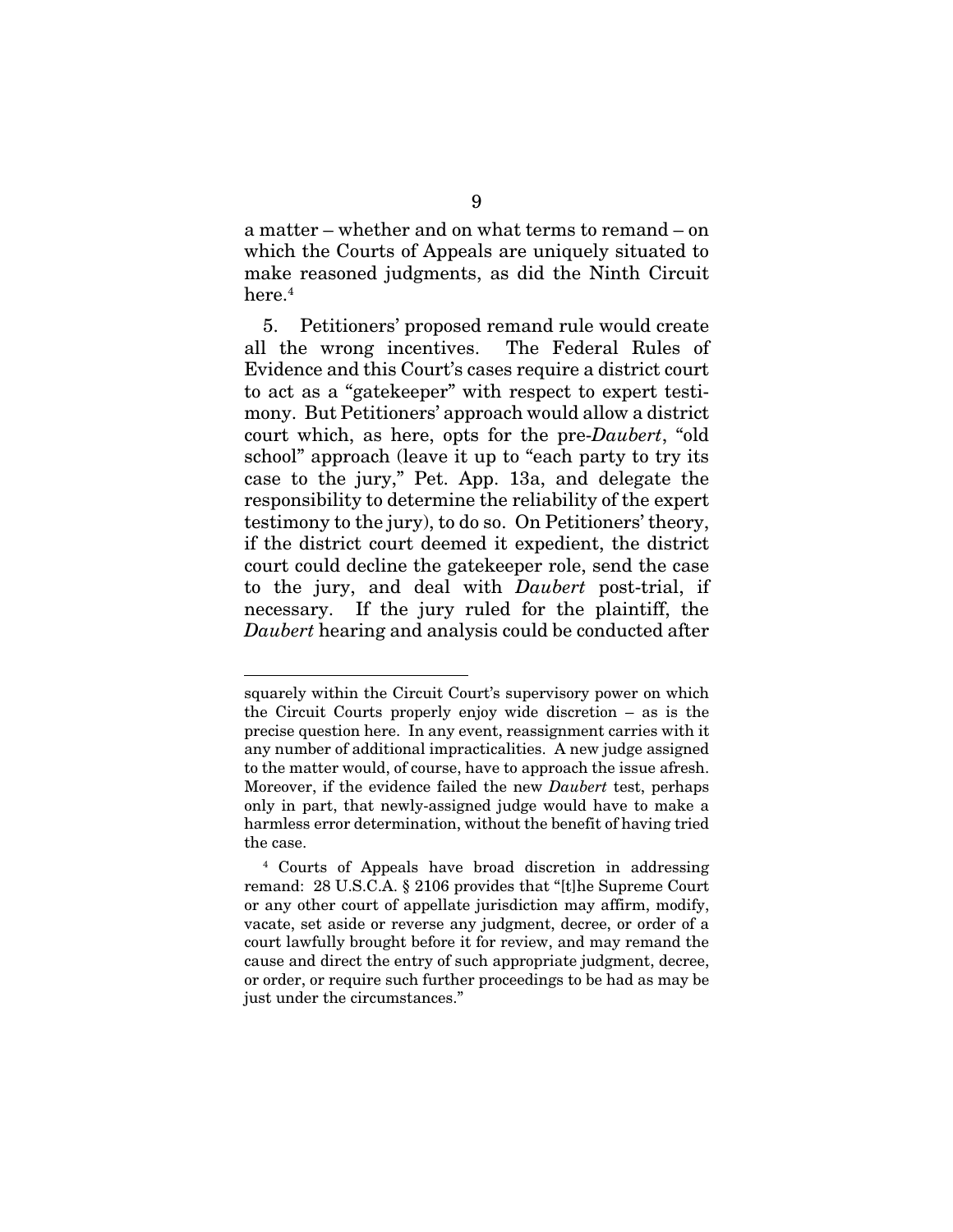the fact, knowing that the jury had already accepted the questioned testimony. That approach would, of course, fundamentally undermine the gatekeeper role that the Federal Rules of Evidence prescribe for the trial court. A clear rule that the verdict will not stand without a *Daubert* determination having been made provides positive incentives for the parties on both sides to insist that the *Daubert* inquiry is properly conducted before trial.

6. In any event, certiorari is not warranted here because the Ninth Circuit's ruling is narrow and reflects a circumstance that will rarely arise. The holding applies by its terms only if the trial court has declined to conduct a *Daubert* analysis (not simply erred in conducting that analysis). Moreover, it applies only if the record is "too sparse" to allow the *Daubert* issue to be resolved.

Thus, the circumstances presented here are unlikely to arise with any frequency, indeed, perhaps not at all. *Daubert* analysis is by now a firmly established duty imposed on a district court. Thus it will be rare that a district court wholly fails to fulfill that duty. Moreover, as this Court observed in *Weisgram*, the parties have every incentive to submit their *Daubert* evidence when the issue is first raised. 528 U.S. at 455-56. Therefore, it will be rarer still to find the existing record "too sparse" to allow a determination to be made about whether the testimony should have been admitted.

7. Petitioners identify no Circuit conflict. To the contrary, Petitioners cite only one other Circuit that has faced this issue, albeit long ago, the Tenth, which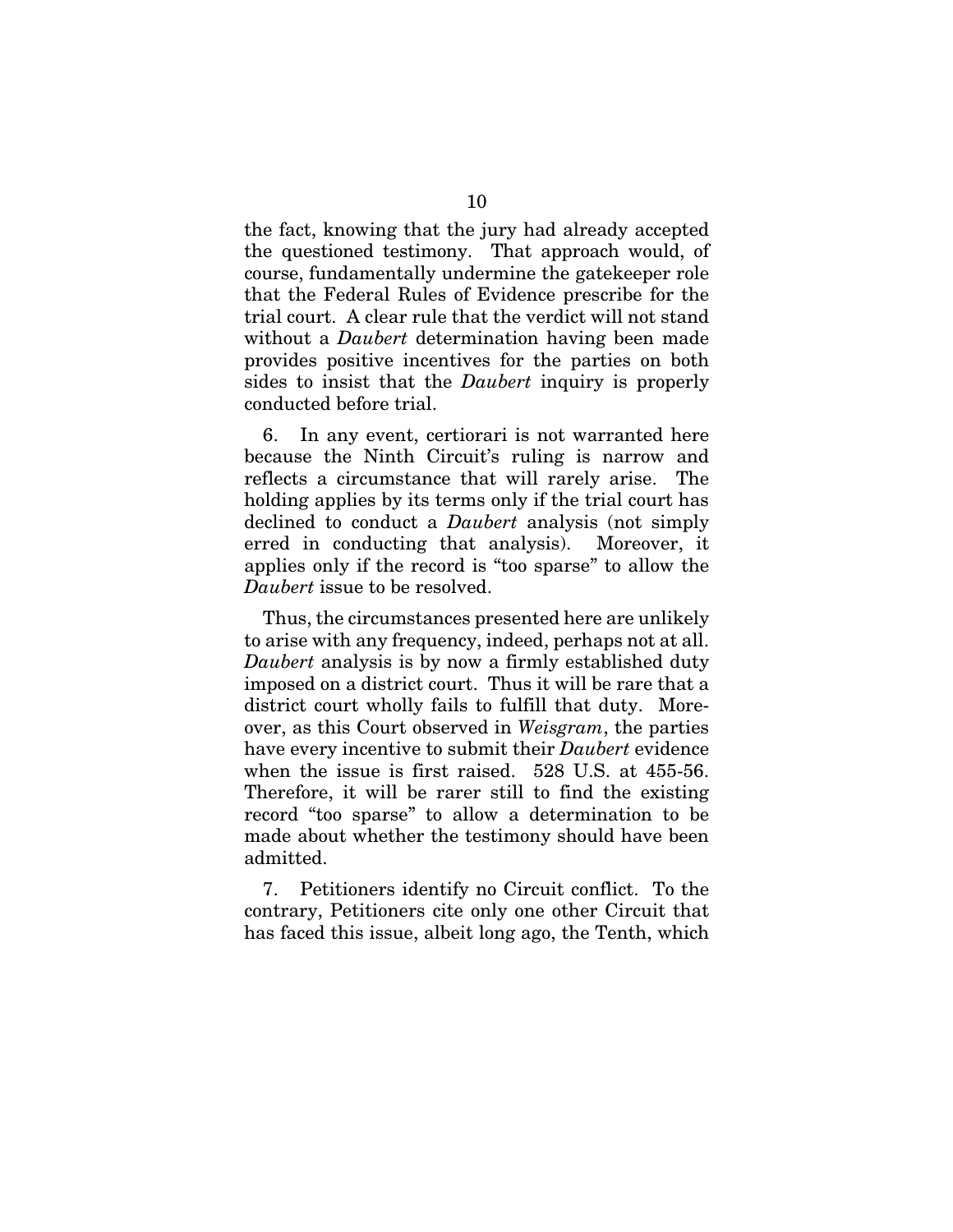resolved the issue the same way as the Ninth.<sup>5</sup> Given the fact that most district judges now appreciate the importance of the *Daubert* inquiry, no conflict is likely to arise in the future.

8. Finally, Petitioners assert that the decision below is in tension with *Sprint/United Management Co. v. Mendelsohn*, 552 U.S. 379 (2008). *See* Pet. 19. But that case did not involve a district court failure to conduct the *Daubert* inquiry, or a *Daubert* issue at all. Indeed, that case did not state any sort of general rule concerning remands, or suggest a duty to try to salvage a jury verdict. In that case, the Court of Appeals for the Tenth Circuit had mistakenly held that the district court had applied the wrong evidentiary standard in excluding certain evidence. 552 U.S. at 383. The Court of Appeals then applied the correct balancing test and found the excluded evidence admissible – granting a new trial. *Id*. This Court reversed, but not on any theory that granting a new trial was *per se* improper. To the contrary, this Court determined that the Tenth Circuit had erred in its predicate finding that the district court applied an incorrect legal standard, and therefore, it was improper for the Court of Appeals to engage in its own

<sup>&</sup>lt;sup>5</sup> Petitioners suggest that the Ninth Circuit's approach departs from settled practice. But Petitioners' prime "example" of accepted practice, *Deputy v. Lehman Brothers, Inc.*, 345 F.3d 494 (7th Cir. 2003), is wholly inapposite. It is true, as Petitioners say, that in *Deputy* the Seventh Circuit remanded to the district court to conduct a *Daubert* analysis. 345 F.3d at 509. But *Deputy* did not involve an effort to reconstruct a *Daubert* ruling post-hoc, after trial. To the contrary, the expert testimony rulings were essentially in the context of summary judgment. *Id.* at 497. There had been no trial. Thus, on remand, the district judge was simply to conduct a *Daubert* hearing and *then* proceed to trial (if appropriate) in the ordinary course.